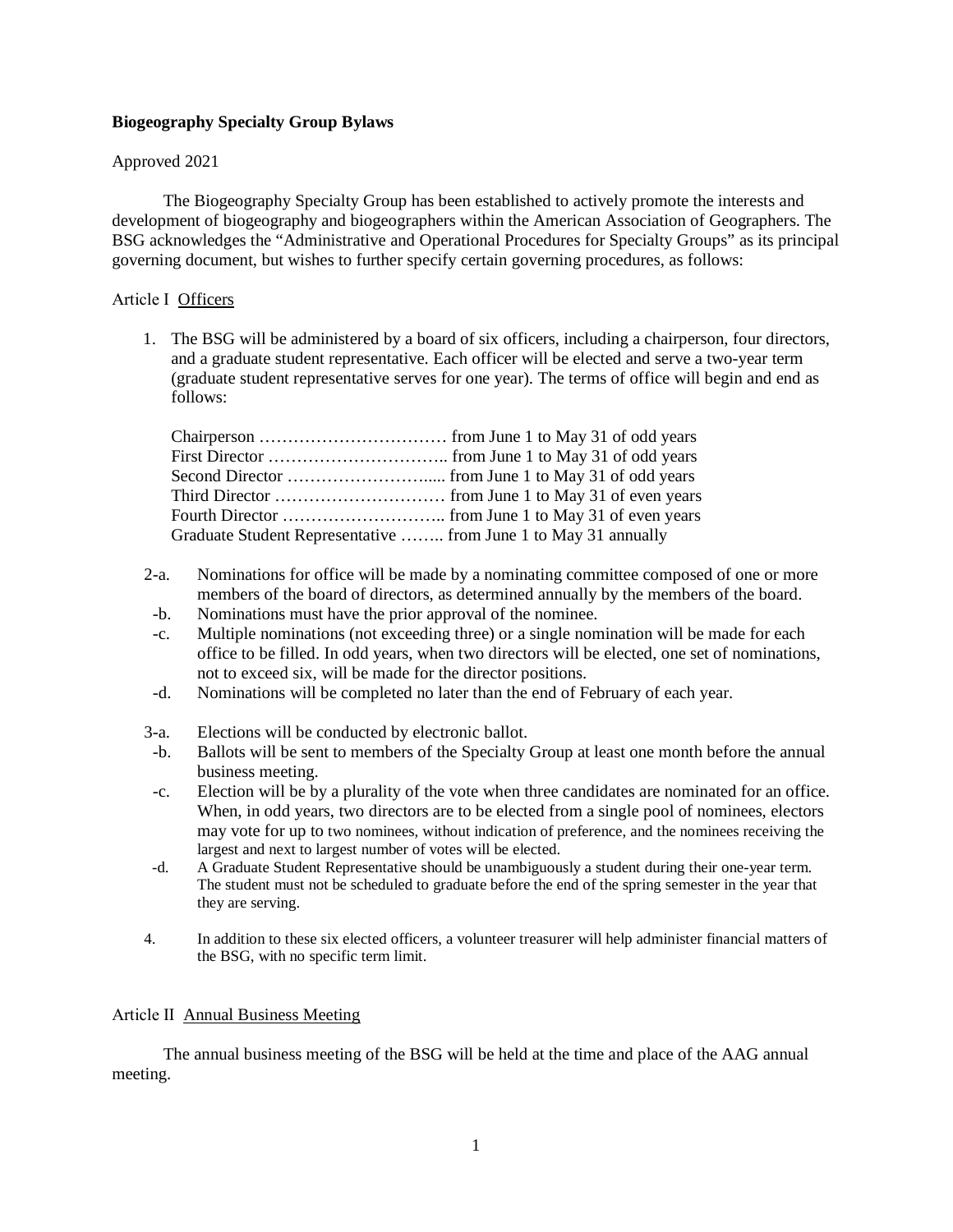### **GUIDELINES FOR THE FORMATION AND FUNCTIONING OF SPECIALTY GROUPS** (April 1994)

- 1. As provided in Article Ⅶ of AAG bylaws, the American Association of Geographers will recognize Groups of its member who share a common substantive interest in a systematic/topical specialty or in a major region.
- 2. The objectives of a Group might include, but are not restricted to, the organization of sessions and/or workshops for national and/or regional meetings; organization of other seminars, symposia, and conferences; development of proposals for funding; publication of a regular newsletter; and other publications.
- 3. The first step toward the formation of a Specialty Group will be a petition, signed by at least fifty members in good standing of the Association, requesting that a prospective Group be listed on the annual membership renewal form. The petition must be received by the Executive Director on or before 15 June. The Specialty Group is expected to grow from the original 50 members to no fewer than 100 after three years.
- 4. Each newly recognized Specialty Group will hold an organizational meeting during the next annual meeting of the Association. The organizational meeting will be chaired by a member of the Program Committee until the Specialty Group has elected its own officers.
- 5. Each specialty Group will elect officers with defined terms and limits on the number of consecutive terms. Normally, a Specialty Group Board will consist of a Chair, a Secretary-Treasurer, and two to five Directors. Normally, officers should serve two-year terms and the Chair should serve no more than two consecutive terms. All officers must be regular AAG members. Student representation on Specialty Group Boards is encouraged.
- 6. An annual report from each Specialty Group is due within one month of the conclusion of the AAG annual meeting. If a change of officers occurs at the annual meeting, the outgoing chair is responsible for submitting the report. It should describe the Specialty Group's activities for the previous year and its goals for the coming year. It must also include financial information as required in Standing Rule 2. Specialty Group reports will be reviewed by the AAG's National Councillors, who will transmit to the AAG Council any recommendations they wish to make on the basis of the Specialty Group reports.
- 7. Each Specialty Group is expected to meet annually. Annual meeting Program Committees will schedule a business meeting for each Specialty Group during the Association's annual meeting.
- 8. Each Specialty Group is expected to organize at least one session or workshop at each annual meeting of the Association, subject to scheduling by the meeting Program Committee, which retains final responsibility for the program of the meeting.
- 9. Annual meeting Program Committees will group papers submitted directly to it into sessions. At its discretion, a Program Committee may request the papers submitted to it be included in Specialty Group sessions.
- 10. Specialty Group awards should be approved by the AAG Council. Specialty Group awards may be conferred at the Association's annual awards ceremony or at Specialty Group business meetings at the discretion of each group.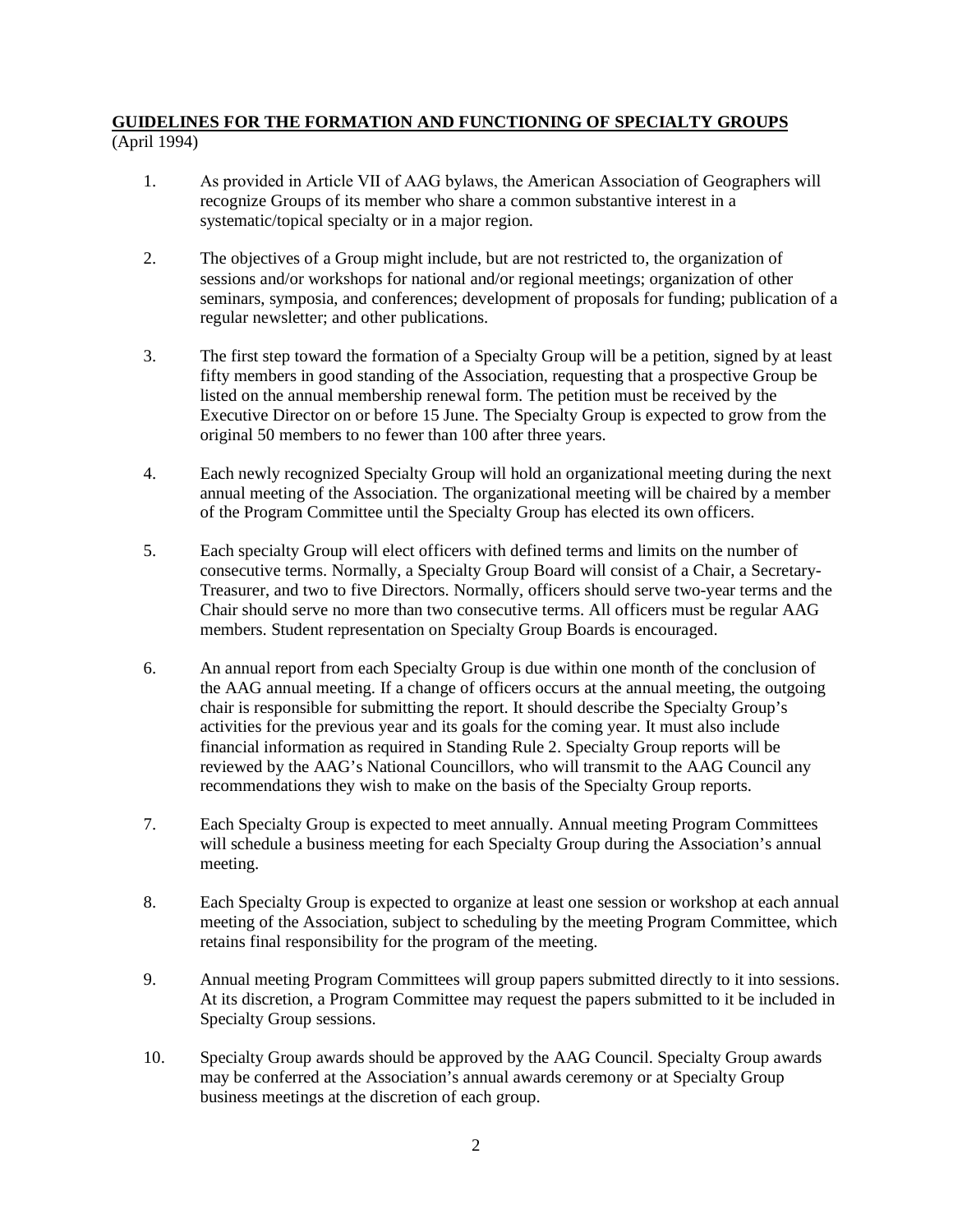- 11. The AAG Office will list all active and prospective Specialty Groups on the membership renewal form each year. Each AAG member may join as many Specialty Groups as he or she wishes by paying the dues each Specialty Group has established.
- 12. Specialty Groups with one hundred or more members will be considered active. A Specialty Group with fewer than one hundred members in a given three years from its first year (or from 1993 for those groups originating before that time) to attract at least 100 members, merge with another group, or be declared inactive.
- 13. When a Specialty Group is declared inactive the AAG Secretary will notify the Specialty Group's chair of the Council's action.
- 14. The AAG Office will collect Specialty Group dues of at least \$1.00 as part of the annual AAG membership renewal process. Each Specialty Group may set its dues higher than the \$1.00 minimum, if it wishes. Student dues may be \$0.00.
- 15. The AAG Office will send each Specialty Group chair a disk of the group's members as of 15 February each year. The dues collected to 15 February will be disbursed to the Specialty Group's bank account. If bank information is not available, dues will be held until the next payment date, after which they will revert to the AAG general fund. Supplemental updates and payments for members who join the Association renew their memberships after 15 February will be made as of 15 May and 31 December.
- 16. The AAG Office will include a list of all Specialty Groups with annual renewal forms and membership applications.
- 17. A Specialty Group is entitled to one-third of indirect costs the AAG receives from grants originating from that Specialty Group.
- 18. Specialty Groups organizing workshops at annual meetings will receive a share of the revenues. The association will receive 3% of gross income as a handling fee. Net income will be shared 80/20, 80% to the SG and 20% to the Association. Specialty Groups will be responsible for the content of workshops they sponsor. All workshop participants must register for the annual meeting at which the workshops are held. AAG may cancel any workshop for which registration is insufficient to meet expenses.
- 19. Annual meeting field trips organized by Specialty Groups will be managed in a manner identical to other AAG field trips. Any net income generated will reverted to the Association.
- 20. The Council encourages Specialty Groups to bring non-United States and Canadian nongeographers to participate in each annual meeting as its guests; they may do so at member registration rates.
- 21. Non-geographers and foreign geographers residing outside the United States and Canada may join Specialty Groups as Corresponding Members without joining the AAG. Annual dues will be collected by the Specialty Group (normally, by its Treasurer). Geographers resident in the United States and Canada must be AAG members to join Specialty Groups.
- 22. Each Specialty Group is entitled to a reasonable number of sets of mailing labels, or a disk of its members' names and addresses annually. Requests should be directed to the AAG membership coordinator.